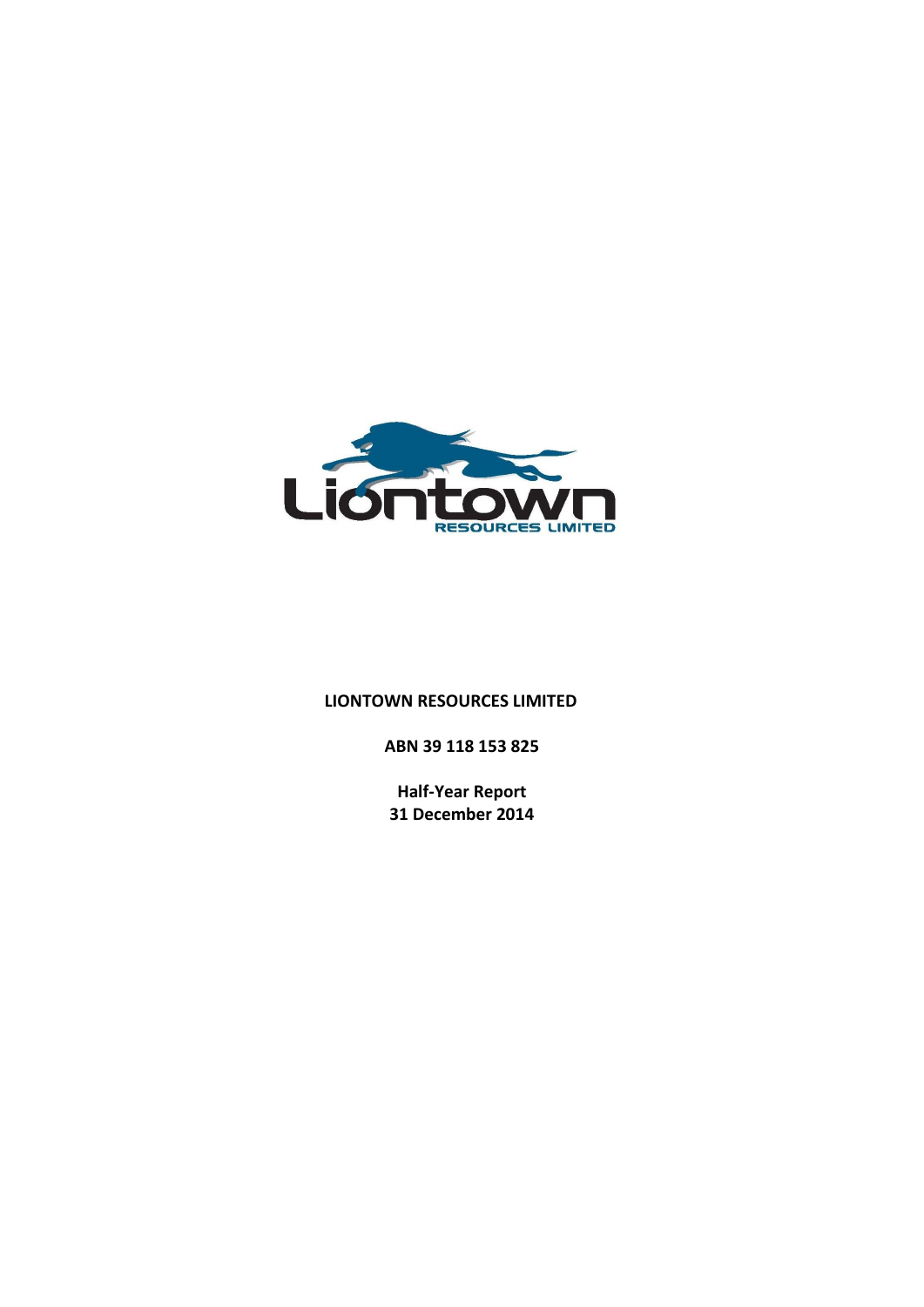# Liontown Resources Limited **Contents**

| <b>Contents</b>                                  | Page |
|--------------------------------------------------|------|
| Directors' Report                                | 3    |
| Auditor's Independence Declaration               | 6    |
| Condensed Statement of Comprehensive Income      | 7    |
| <b>Condensed Statement of Financial Position</b> | 8    |
| Condensed Statement of Changes in Equity         | 9    |
| <b>Condensed Statement of Cash Flows</b>         | 10   |
| Notes to the Condensed Financial Statements      | 11   |
| Directors' Declaration                           | 17   |
| Independent Auditor's Review Report              | 18   |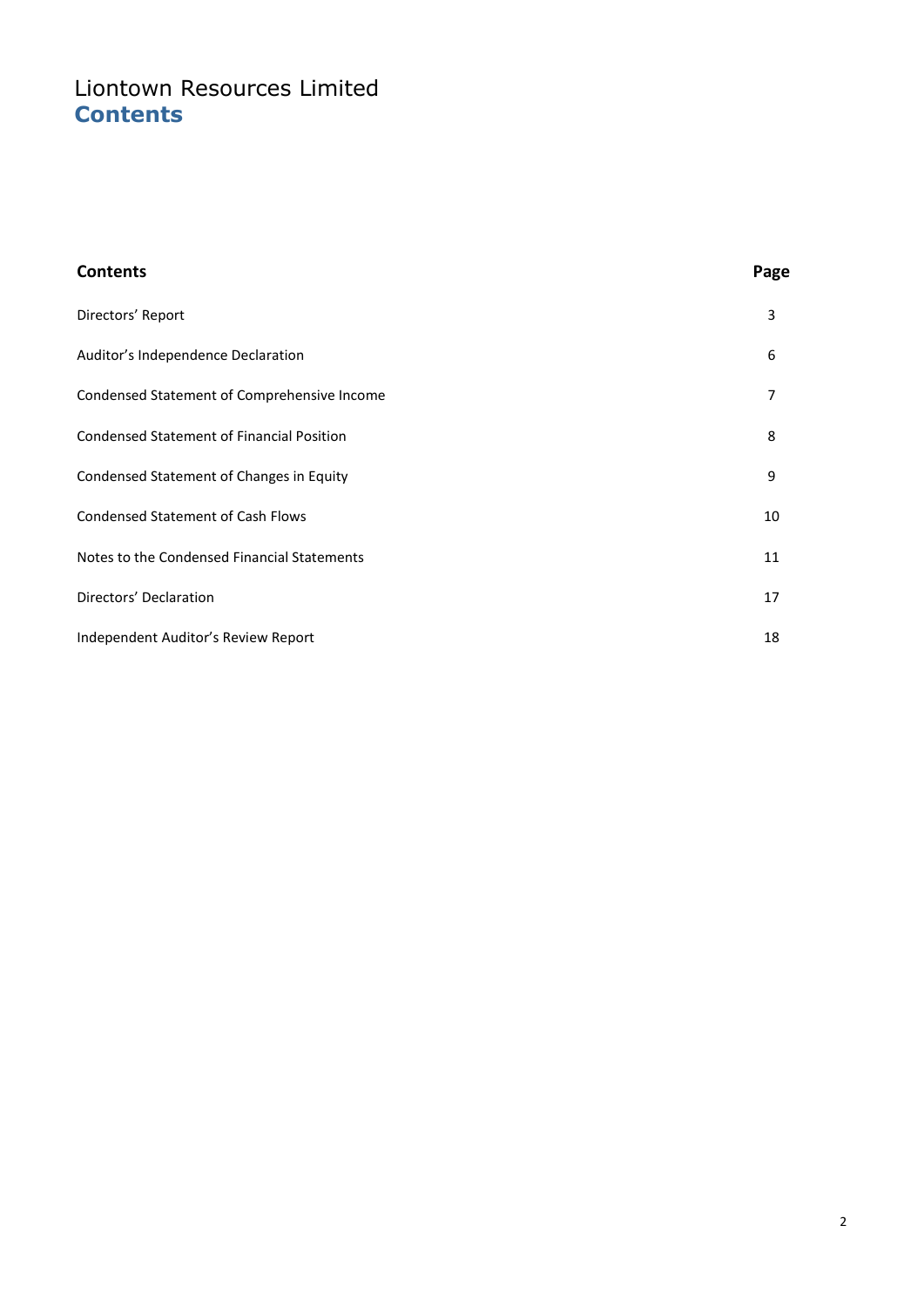# Liontown Resources Limited **Directors' Report For the half-year ended 31 December 2014**

# **DIRECTORS' REPORT**

Your directors submit the financial report for Liontown Resources Limited ("Liontown" or "the Group") for the half-year ended 31 December 2014. In compliance with the provisions of the Corporations Act 2001, the directors report as follows:

## **Directors**

The names of directors who held office during or since the end of the half-year and until the date of this report are as below. Directors were in office for this entire period unless otherwise stated.

| <b>Tim Goyder</b>       | Chairman                                       |
|-------------------------|------------------------------------------------|
| <b>David Richards</b>   | <b>Managing Director</b>                       |
| <b>Craig Williams</b>   | <b>Non-Executive Director</b>                  |
| <b>Anthony Cipriano</b> | Non-Executive Director (Appointed 1 July 2014) |

## **REVIEW OF OPERATIONS**

## **1. Jubilee Reef Joint Venture Project (Northern Tanzania) (Liontown 100%)**

During the half-year, Liontown finalised the acquisition of the remaining 34% interest in the Jubilee Reef Gold Project in Tanzania, East Africa from joint venture partner Currie Rose Resources Inc ("Currie Rose"), giving it 100% ownership of the project.

The Agreement to acquire Currie Rose's remaining equity was announced on 29 April 2013 and final settlement was dependent on formal transfer of key underlying tenure to Liontown. These transfers occurred on 16 December 2014 and in consideration, Liontown has issued 12 million shares to Currie Rose to complete the transaction.

Previous exploration at Jubilee Reef has recorded significant gold values from a number of prospects and work will now focus on planning the 2015 field program.

## **2. Mount Windsor Project (Queensland) (Liontown 100%)**

The Mount Windsor Project was established in 2007 and has comprised up to 23 EPMs covering a total area >4,000km2, however, the number of tenements and total area has varied with time as ongoing exploration and data reviews have resulted in the relinquishment and acquisition of different areas.

The Liontown base metal deposit and surrounding EPM, which were part of the original land package, was sold to Kagara Limited ("KZL") in 2009 with the consideration comprising two tranches; i.e.

- Tranche 1 Immediate issue of KZL shares to the value of \$2,250,000; and
- Tranche 2 A cash payment of \$2,250,000 on either a formal decision to mine the Liontown deposit or if the deposit was sold to a third party.

Subsequent to the Liontown sale, Kagara was placed in liquidation. Completion of the sale on 31 October 2014 of Kagara's Thalanga Operations, which included the Liontown Deposit, to Red River Resources Limited triggered Tranche 2. Following negotiation with the receiver,Liontown agreed to accept the sum of \$465,500 as full and final settlement of the outstanding consideration, and settlement was completed in November 2014.

Liontown's existing Mt Windsor Project tenure covers approximately 130km2 and future work will focus on the Allandale and Kookaburra prospects where large, high order geochemical anomalies have been defined.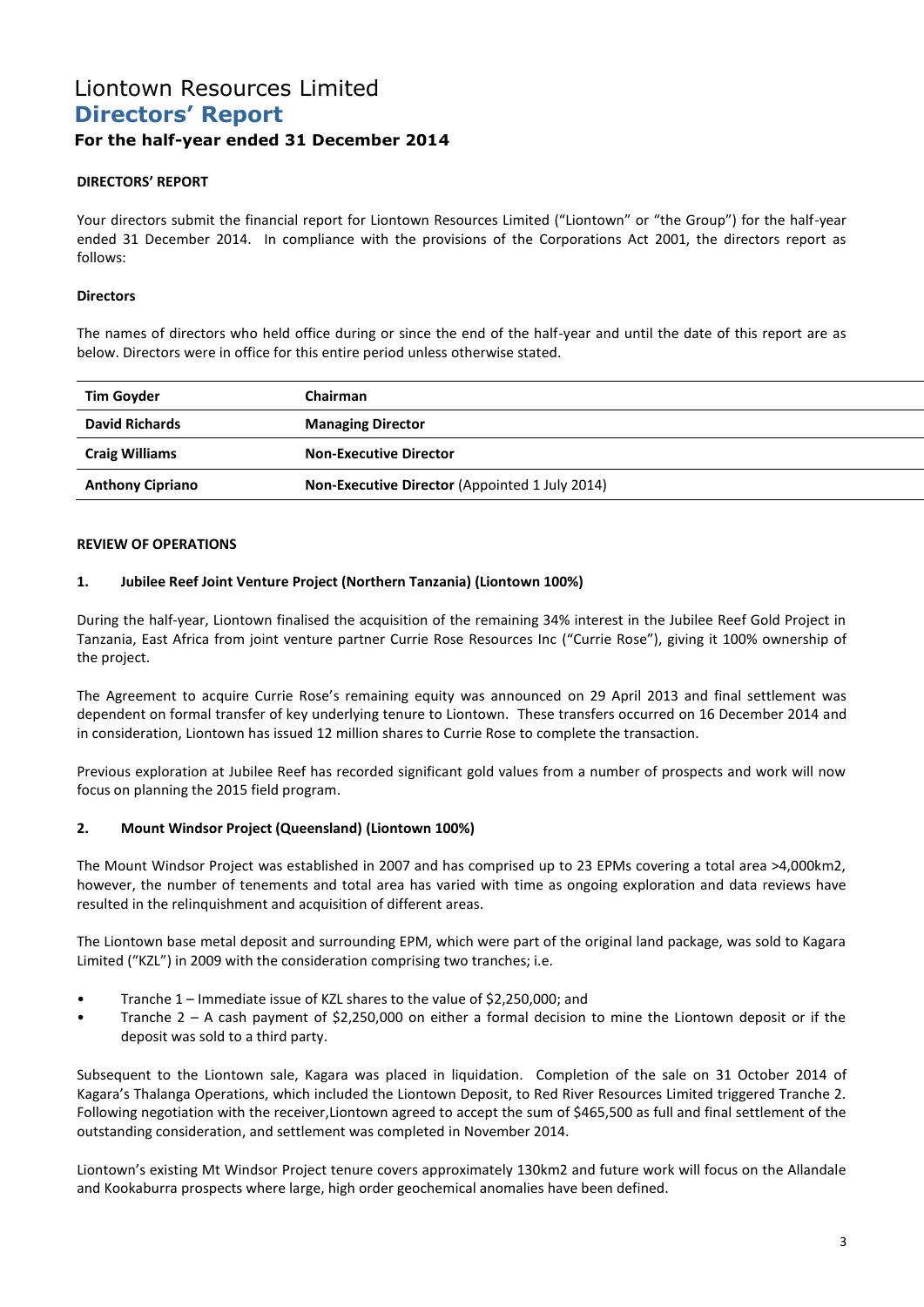# Liontown Resources Limited **Directors' Report For the half-year ended 31 December 2014**

## **Allandale Prospect**

The Allandale prospect is a plus 4km long mineralised system and exploration results indicate potential for the discovery of a high grade gold zone 150-300m below the surface. Geochemical data for gold and associated pathfinder elements (arsenic, antimony and mercury) show lateral and vertical trends that may be consistent with upper part of a low sulphidation, epithermal gold systems analogous to the Vera Nancy lodes at Pajingo located approximately 90km to the east south east.

Limited reverse circulation Drilling by CRA in 1992 (10 holes/925m) intersected broad zones of low grade mineralisation and there has been no drilling since. Liontown plans to drill beneath the better CRA intersections and historic stibnite workings on Antimony Hill, which have never been tested at depth.

The Company has been successful in qualifying for up to \$65,750 funding under Round 8 of the Queensland government's Future Resources Program – Collaborative Drilling Initiative to complete this proposed drilling.

## **3. Rupa Suguti Project/Northern Tanzania**

On 26 November 2014, Liontown terminated the option agreement with the underlying tenement owner of the Rupa Suguti Project.

#### **4. Ibaga Project/Northern Tanzania**

Following drill testing which failed to intersect any significant mineralisation, Liontown has terminated all agreements with the relevant parties.

#### **CORPORATE**

#### **Small Shareholding Sale Facility**

In December 2014, the Company established a share sale facility for holders of small parcels of the company's shares. As a result, 8,019,336 shares held in 481 shareholdings were sold at a price of 0.6 cents per share. The Company now has 437 shareholders of ordinary shares on the register.

#### **FINANCE**

At 31 December 2014 the Group had net assets of \$5,220,645 (30 June 2014: \$5,122,548) and an excess of current assets over current liabilities of \$567,987 (30 June 2014: \$778,568). At 31 December 2014, cash at bank totalled \$613,359 (30 June 2014: \$976,735).

The Group reported a net loss for the period of \$513,581 (31 December 2013: \$275,457) which predominately relates to the impairment of the Rupa Suguti and Ibaga Projects.

Due to difficulties in raising capital at the current time, each Director agreed to accrue their respective Directors' fees from 1 October 2013 up until 30 September 2014. At the 2014 Annual General Meeting, shareholders approved the issue of 2,604,800 shares at a deemed issue price of 3 cents per share in lieu of their respective accrued Directors' fees. Director's fees will continue to be accrued from October 2014 until the Company and non executive directors agree otherwise.

The Company has forecast that it may need to seek additional funding in order to meet its operating and exploration expenditure for the next 12 months from the date of this report. Given the current weak equity markets for resource companies, there may be material uncertainty as to whether the Group will be able to continue as a going concern if it is unable to either raise additional capital or realise its existing assets. As a result, the Company's auditors have included in their Review Report an "Emphasis of Matter" paragraph. Refer to page 18 for the Independent Auditor's Review Report.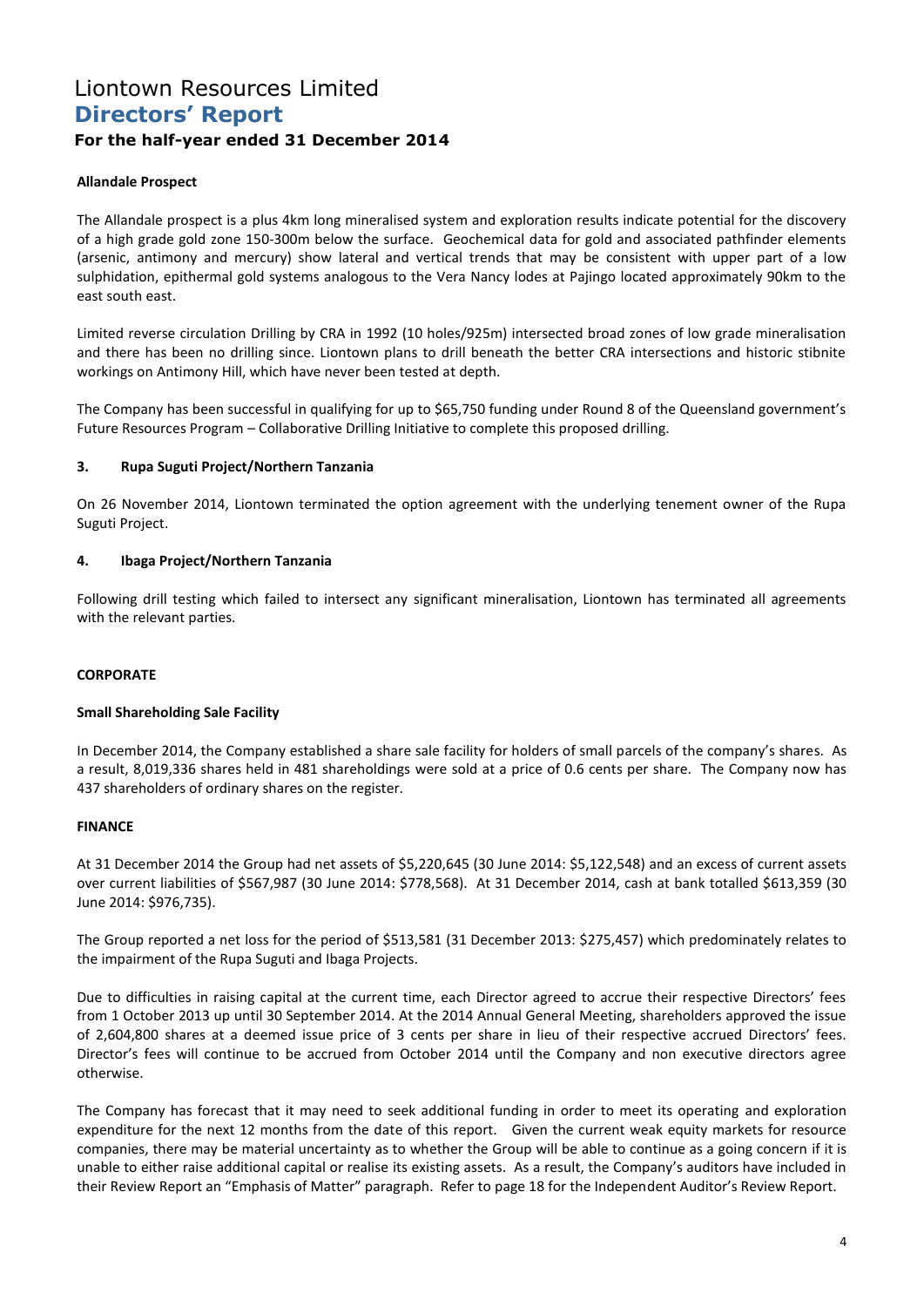# Liontown Resources Limited **Directors' Report**

# **For the half-year ended 31 December 2014**

## **EVENTS SUBSEQUENT TO THE REPORTING DATE**

There were no significant events after balance sheet date.

#### **AUDITOR'S INDEPENDENCE DECLARATION**

Section 307C of the Corporations Act 2001 requires our auditors, HLB Mann Judd, to provide the directors of the Company with an Independence Declaration in relation to the review of the half-year financial report. This Independence Declaration is set out on page 6 and forms part of this directors' report for the half-year ended 31 December 2014.

This report is signed in accordance with a resolution of the Board of Directors made pursuant to s.306(3) of the Corporations Act 2001.

David Adverd

David Richards Managing Director

Dated at Perth this 25th day of February 2015.

The Information in this report that relates to the Exploration Results for the Mt Windsor Project is extracted from the ASX announcement entitled "Quarterly Activities Report for the quarter ended 31st December 2013" released on 30 January 2014 and is available on [www.ltresources.com.au.](http://www.ltresources.com.au/)

The company confirms that it is not aware of any new information or data that materially affects the information included in the original market announcements. The Company confirms that the form and context in which the Competent Person's findings are presented have not been materially modified from the original market announcement.

This announcement contains forward-looking statements which involve a number of risks and uncertainties. These forward looking statements are expressed in good faith and believed to have a reasonable basis. These statements reflect current expectations, intentions or strategies regarding the future and assumptions based on currently available information. Should one or more of the risks or uncertainties materialise, or should underlying assumptions prove incorrect, actual results may vary from the expectations, intentions and strategies described in this announcement. No obligation is assumed to update forward looking statements if these beliefs, opinions and estimates should change or to reflect other future developments.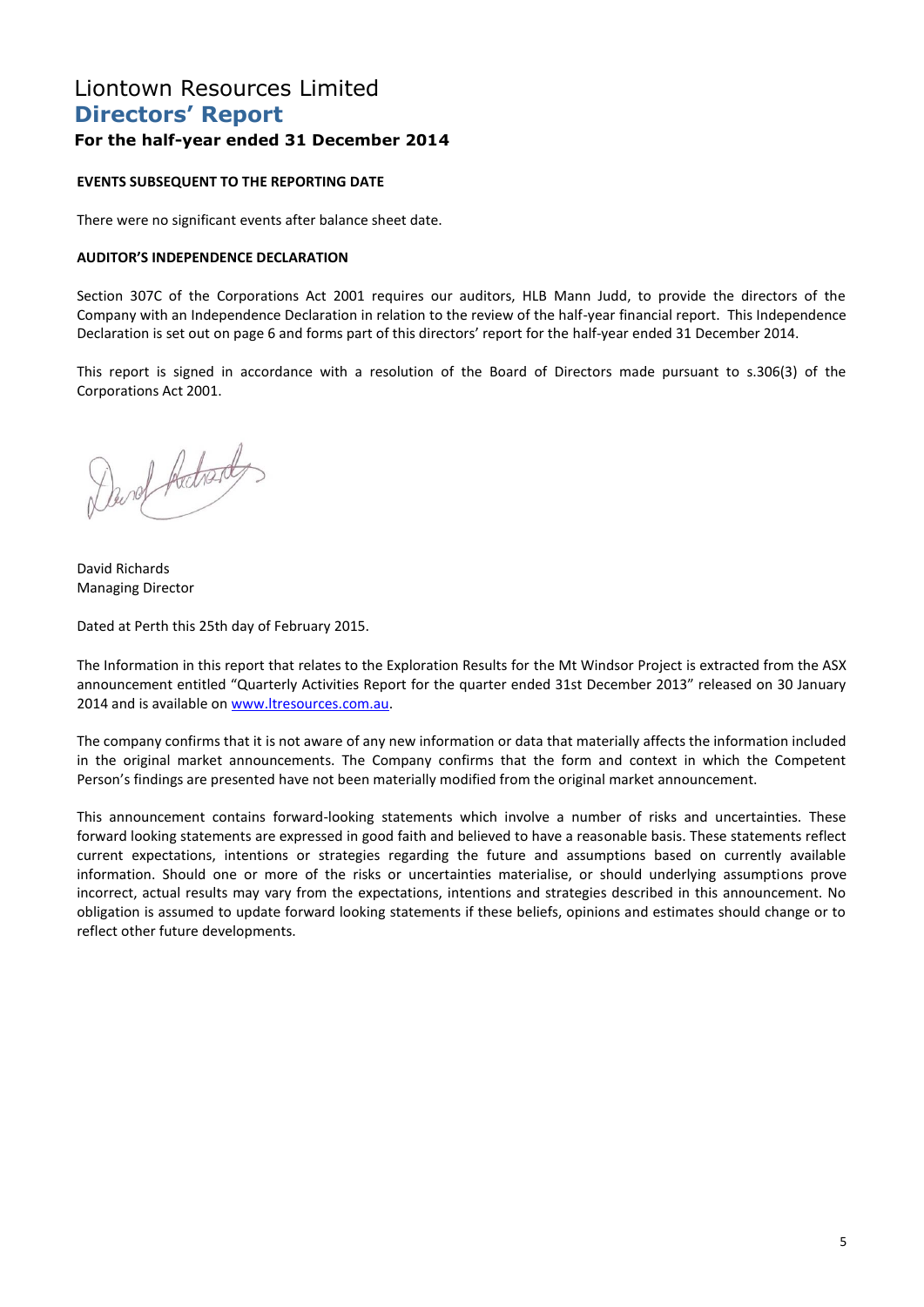

# **AUDITOR'S INDEPENDENCE DECLARATION**

As lead auditor for the review of the consolidated financial report of Liontown Resources Limited for the half-year ended 31 December 2014, I declare that to the best of my knowledge and belief, there have been no contraventions of:

- a) the auditor independence requirements of the Corporations Act 2001 in relation to the review; and
- b) any applicable code of professional conduct in relation to the review.

**Perth, Western Australia 25 February 2015** 

lelak

**W M Clark Partner**

**HLB Mann Judd (WA Partnership) ABN 22 193 232 714 Level 4, 130 Stirling Street Perth WA 6000. PO Box 8124 Perth BC 6849 Telephone +61 (08) 9227 7500. Fax +61 (08) 9227 7533. Email: hlb@hlbwa.com.au. Website: http://www.hlb.com.au Liability limited by a scheme approved under Professional Standards Legislation** 

**HLB Mann Judd (WA Partnership) is a member of <b>HLIB** International, a worldwide organisation of accounting firms and business advisers.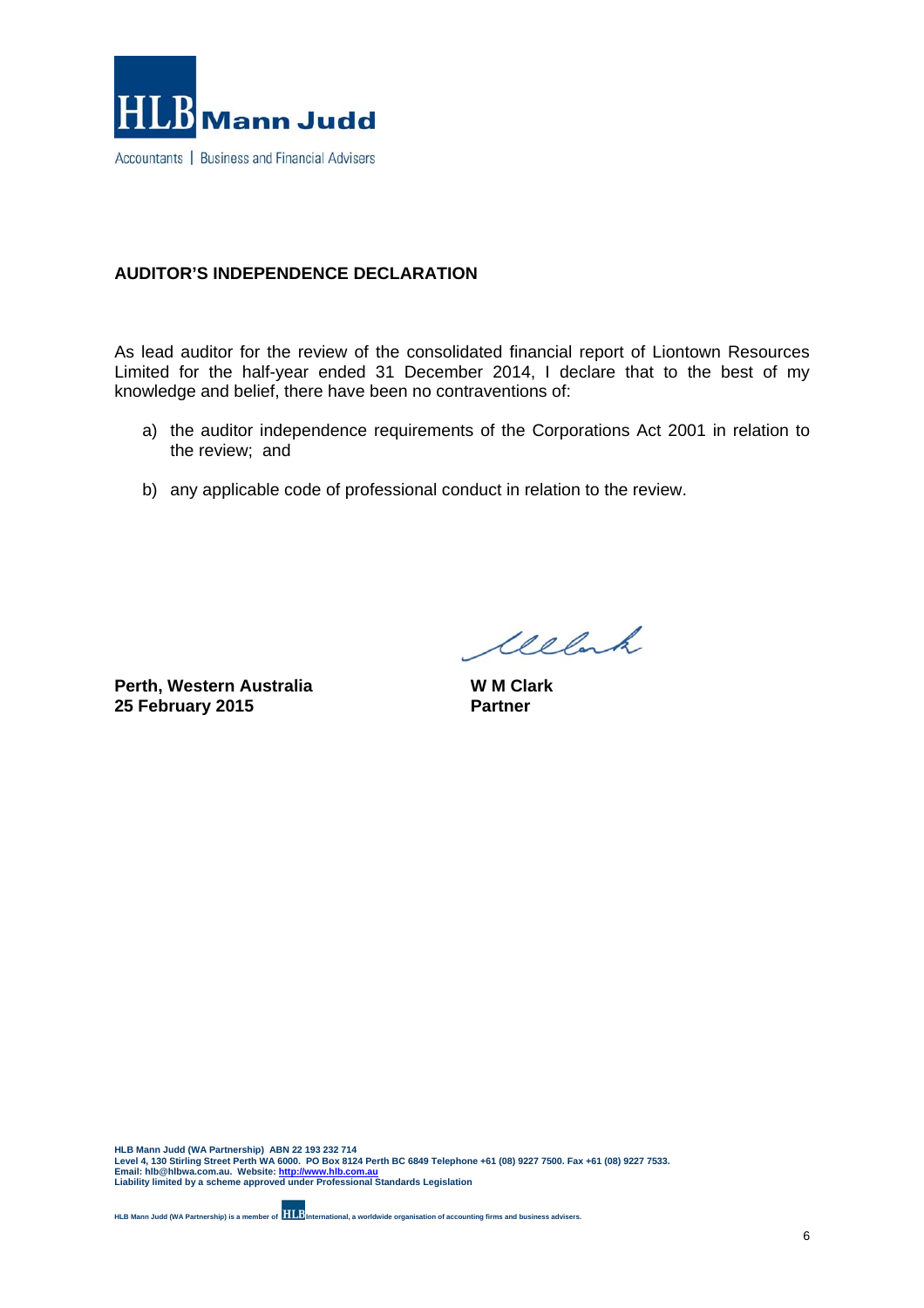# Liontown Resources Limited **Condensed Statement of Comprehensive Income**

# **For the half-year ended 31 December 2014**

|                                                           |             | Consolidated |            |  |  |
|-----------------------------------------------------------|-------------|--------------|------------|--|--|
|                                                           |             | 31 December  |            |  |  |
|                                                           | <b>Note</b> | 2014         | 2013       |  |  |
|                                                           |             | Ş            | Ş          |  |  |
| <b>Continuing Operations</b>                              |             |              |            |  |  |
| Other Income                                              | 3a          | 494,995      | 11,945     |  |  |
| Net financing income                                      |             |              | 4,541      |  |  |
| Impairment of exploration and evaluation assets           | 4           | (727, 394)   |            |  |  |
| Exploration and evaluation expenditure expensed as        |             |              |            |  |  |
| incurred                                                  | 4           | (50, 354)    | (10, 334)  |  |  |
| Corporate administrative expenses                         | 3b          | (230,828)    | (281,609)  |  |  |
| Loss before income tax                                    |             | (513, 581)   | (275, 457) |  |  |
|                                                           |             |              |            |  |  |
| Income tax expense                                        |             |              |            |  |  |
| Loss for the period attributable to owners of the parent  |             | (513, 581)   | (275, 457) |  |  |
|                                                           |             |              |            |  |  |
| Other comprehensive income                                |             |              |            |  |  |
| Items that may be reclassified to profit or loss          |             |              |            |  |  |
| Exchange differences on translation of foreign operations |             | 462,196      | 136,500    |  |  |
| Total comprehensive loss after tax                        |             | (51, 385)    | (138, 957) |  |  |
|                                                           |             |              |            |  |  |
| Basic and diluted loss per share attributable to ordinary |             |              |            |  |  |
| equity holders (cents)                                    |             | (0.11)       | (0.07)     |  |  |

.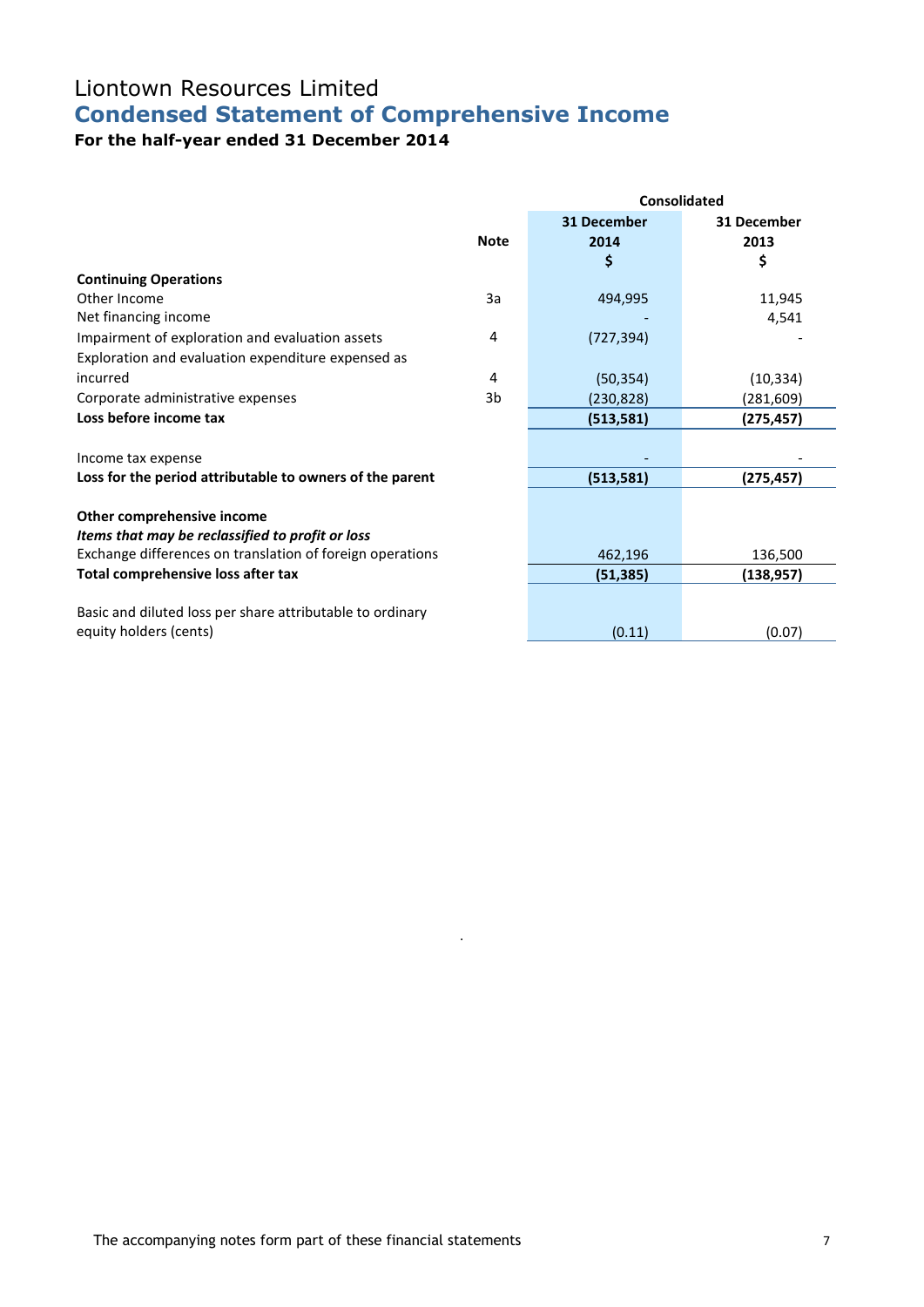# Liontown Resources Limited **Condensed Statement of Financial Position**

**As at 31 December 2014**

|                                   |             | Consolidated           |                |  |  |
|-----------------------------------|-------------|------------------------|----------------|--|--|
|                                   | <b>Note</b> | 31 December<br>30 June |                |  |  |
|                                   |             | 2014                   | 2014           |  |  |
|                                   |             | \$                     | \$             |  |  |
| <b>Current assets</b>             |             |                        |                |  |  |
| Cash and cash equivalents         |             | 613,359                | 976,735        |  |  |
| Trade and other receivables       |             | 61,297                 | 69,235         |  |  |
| <b>Total current assets</b>       |             | 674,656                | 1,045,970      |  |  |
| <b>Non-current assets</b>         |             |                        |                |  |  |
| <b>Financial assets</b>           |             | 25,000                 | 25,346         |  |  |
| Property, plant and equipment     |             | 59,795                 | 67,379         |  |  |
| Exploration and evaluation assets | 4           | 4,567,863              | 4,251,255      |  |  |
| <b>Total non-current assets</b>   |             | 4,652,658              | 4,343,980      |  |  |
|                                   |             |                        |                |  |  |
| <b>Total assets</b>               |             | 5,327,314              | 5,389,950      |  |  |
| <b>Current liabilities</b>        |             |                        |                |  |  |
| Trade and other payables          |             | 80,369                 | 243,833        |  |  |
| Employee benefits                 |             | 26,300                 | 23,569         |  |  |
| <b>Total current liabilities</b>  |             | 106,669                | 267,402        |  |  |
|                                   |             |                        |                |  |  |
| <b>Total liabilities</b>          |             | 106,669                | 267,402        |  |  |
| <b>Net assets</b>                 |             | 5,220,645              | 5,122,548      |  |  |
|                                   |             |                        |                |  |  |
| <b>Equity</b>                     |             |                        |                |  |  |
| Issued capital                    | 5           | 27,689,436             | 27,543,459     |  |  |
| Reserves                          |             | 724,321                | 258,620        |  |  |
| <b>Accumulated losses</b>         |             | (23, 193, 112)         | (22, 679, 531) |  |  |
| <b>Total equity</b>               |             | 5,220,645              | 5,122,548      |  |  |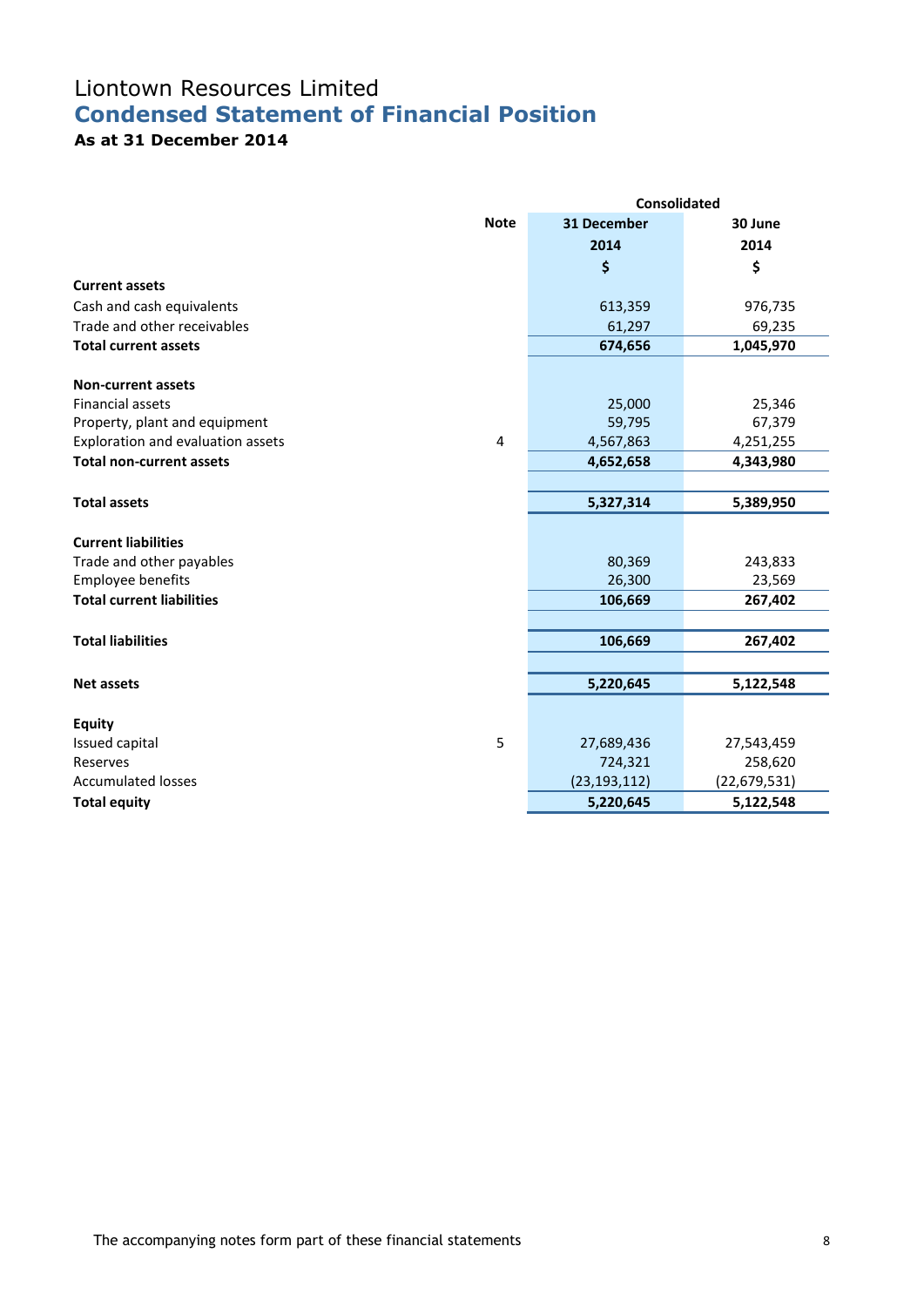# Liontown Resources Limited **Condensed Statement of Changes in Equity**

# **For the half-year ended 31 December 2014**

|                                                              |                             |                                    | <b>Consolidated</b>                             |                                                     |                           |
|--------------------------------------------------------------|-----------------------------|------------------------------------|-------------------------------------------------|-----------------------------------------------------|---------------------------|
|                                                              | <b>Issued capital</b><br>\$ | <b>Accumulated</b><br>losses<br>\$ | <b>Share based</b><br>payments<br>reserve<br>\$ | Foreign<br>currency<br>translation<br>reserve<br>\$ | <b>Total equity</b><br>\$ |
| Balance at 30 June 2014                                      | 27,543,459                  | (22, 679, 531)                     | 39,481                                          | 219,139                                             | 5,122,548                 |
| Loss for the period                                          |                             | (513, 581)                         |                                                 |                                                     | (513, 581)                |
| Exchange differences on translation of<br>foreign operations |                             |                                    |                                                 | 462,196                                             | 462,196                   |
| Total comprehensive loss for the                             |                             |                                    |                                                 |                                                     |                           |
| period                                                       |                             | (513, 581)                         |                                                 | 462,196                                             | (51, 385)                 |
| Share issue – In lieu of Directors' Fees                     | 78,144                      |                                    |                                                 |                                                     | 78,144                    |
| Share issue - remaining 34% of Jubilee                       |                             |                                    |                                                 |                                                     |                           |
| Reef project                                                 | 72,000                      |                                    |                                                 |                                                     | 72,000                    |
| Employee share options vested                                |                             |                                    | 3,505                                           |                                                     | 3,505                     |
| Less - cost of share issues                                  | (4, 167)                    |                                    |                                                 |                                                     | (4, 167)                  |
| <b>Balance at 31 December 2014</b>                           | 27,689,436                  | (23, 193, 112)                     | 42,986                                          | 681,335                                             | 5,220,645                 |

|                                         |                             |                                    | <b>Consolidated</b>                             |                                                     |                           |
|-----------------------------------------|-----------------------------|------------------------------------|-------------------------------------------------|-----------------------------------------------------|---------------------------|
|                                         | <b>Issued capital</b><br>\$ | <b>Accumulated</b><br>losses<br>\$ | <b>Share based</b><br>payments<br>reserve<br>\$ | Foreign<br>currency<br>translation<br>reserve<br>\$ | <b>Total equity</b><br>\$ |
| Balance at 30 June 2013                 | 26,110,007                  | (21, 426, 535)                     | 134,039                                         | 279,589                                             | 5,097,100                 |
| Loss for the period                     |                             | (275, 457)                         |                                                 |                                                     | (275, 457)                |
| Exchange differences on translation of  |                             |                                    |                                                 |                                                     |                           |
| foreign operations                      |                             |                                    |                                                 | 136,500                                             | 136,500                   |
| Total comprehensive loss for the        |                             |                                    |                                                 |                                                     |                           |
| period                                  |                             | (275, 457)                         |                                                 | 136,500                                             | (138, 957)                |
| Share issue - In lieu of Directors Fees | 55,046                      |                                    |                                                 |                                                     | 55,046                    |
| Employee share options vested           |                             |                                    | 10,664                                          |                                                     | 10,664                    |
| Transfer from share based payments      |                             |                                    |                                                 |                                                     |                           |
| reserve                                 |                             | 134,039                            | (134, 039)                                      |                                                     |                           |
| Less cost of share issues               |                             |                                    |                                                 |                                                     |                           |
| <b>Balance at 31 December 2013</b>      | 26,165,053                  | (21, 567, 953)                     | 10,664                                          | 416,089                                             | 5,023,853                 |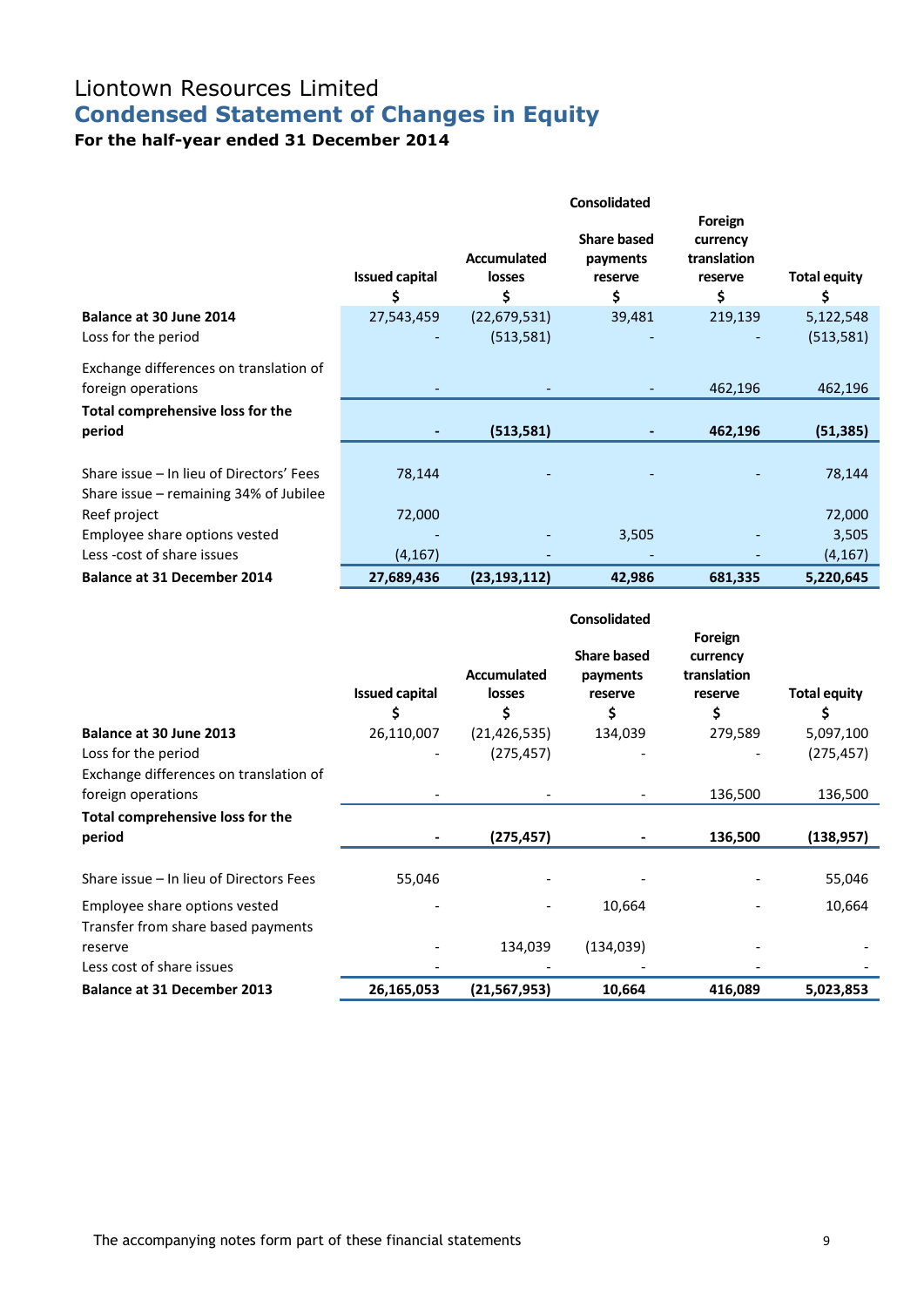# Liontown Resources Limited **Condensed Statement of Cash Flows**

# **For the half-year ended 31 December 2014**

|                                                          | <b>Consolidated</b> |             |  |  |
|----------------------------------------------------------|---------------------|-------------|--|--|
|                                                          | <b>31 December</b>  | 31 December |  |  |
|                                                          | 2014                | 2013        |  |  |
|                                                          | \$                  | \$          |  |  |
| Cash flows from operating activities                     |                     |             |  |  |
| Cash paid to suppliers and employees                     | (233, 047)          | (288, 565)  |  |  |
| Interest received                                        | 9,396               | 5,145       |  |  |
| Net cash used in operating activities                    | (223, 651)          | (283, 420)  |  |  |
|                                                          |                     |             |  |  |
| Cash flows from investing activities                     |                     |             |  |  |
| Payments for mining exploration and evaluation           | (616,088)           | (332, 833)  |  |  |
| Acquisition of property, plant and equipment             |                     | (28, 793)   |  |  |
| Settlement on consideration from sale of tenement        | 465,500             |             |  |  |
| Net cash used in investing activities                    | (150, 588)          | (361, 626)  |  |  |
| Cash flows from financing activities                     |                     |             |  |  |
| Payments for share issue costs                           | (4, 167)            |             |  |  |
| Net cash used in financing activities                    | (4, 167)            |             |  |  |
|                                                          |                     |             |  |  |
| Net increase/(decrease) in cash and cash equivalents     | (378, 406)          | (645, 046)  |  |  |
| Cash and cash equivalents at the beginning of the period | 976,735             | 1,203,544   |  |  |
| Effects of exchange rate fluctuations on cash held       | 15,030              | 26,008      |  |  |
| Cash and cash equivalents at 31 December 2014            | 613,359             | 584,506     |  |  |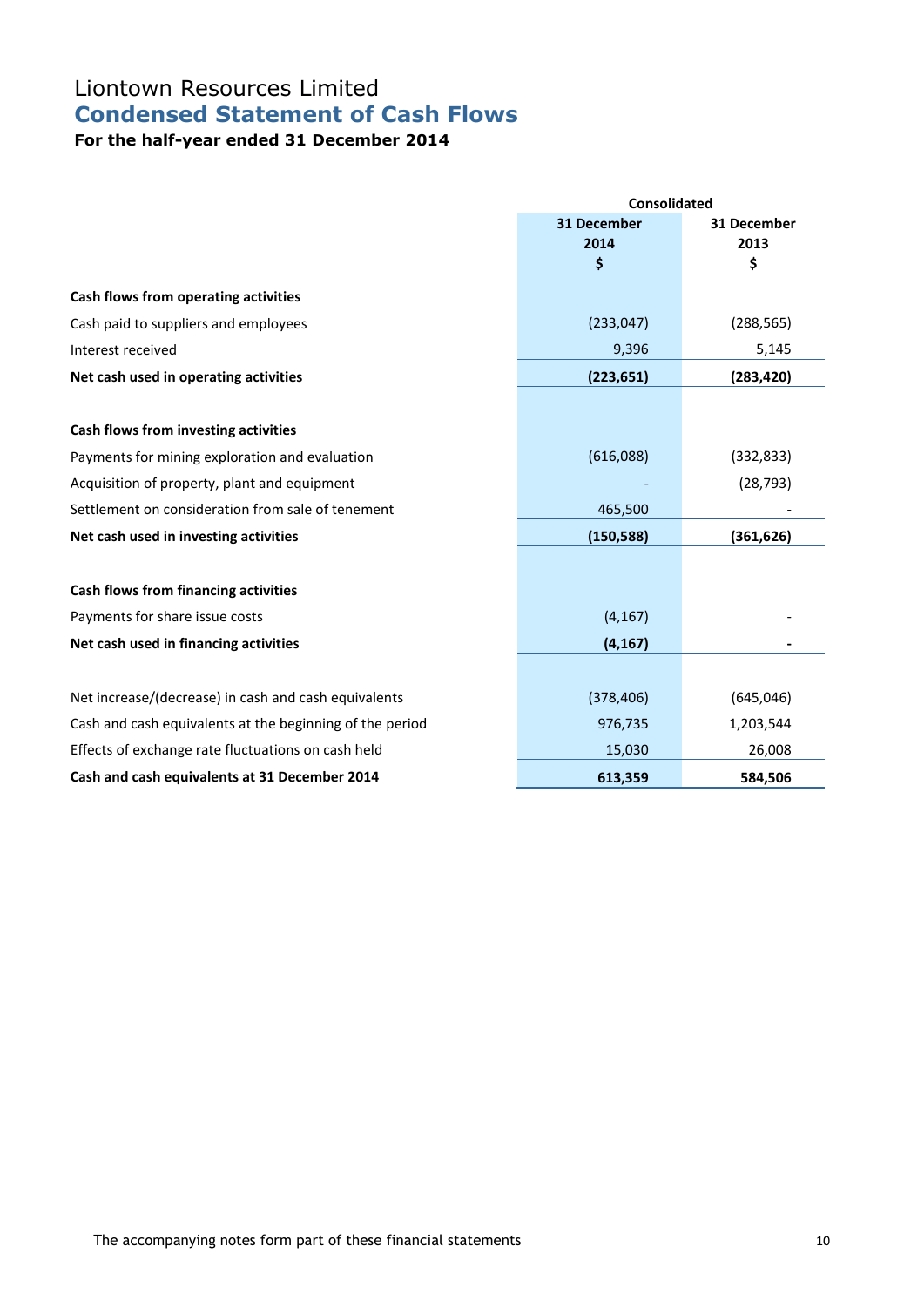# **1. Significant accounting policies**

#### **(a) Statement of compliance**

These interim consolidated financial statements are general purpose financial statements prepared in accordance with the requirements of the Corporations Act 2001, applicable accounting standards including AASB 134 'Interim Financial Reporting', Accounting Interpretations and other authoritative pronouncements of the Australian Accounting Standards Board ('AASB'). Compliance with AASB 134 ensures compliance with IAS 34 'Interim Financial Reporting'.

This condensed half-year report does not include full disclosures of the type normally included in an annual financial report. Therefore, it cannot be expected to provide as full an understanding of the financial performance, financial position and cash flows of the Group as in the full financial report.

It is recommended that this financial report be read in conjunction with the annual financial report for the year ended 30 June 2014 and any public announcements made by Liontown Resources Limited during the half-year in accordance with continuous disclosure requirements arising under the Corporations Act 2001 and the ASX Listing Rules.

The accounting policies adopted are consistent with those of the previous financial year and corresponding interim reporting period, except as set out below.

#### **(b) Basis of preparation**

The interim report has been prepared on a historical cost basis. Cost is based on the fair value of the consideration given in exchange for assets. The Group is domiciled in Australia and all amounts are presented in Australian dollars, unless otherwise noted.

#### **(c) Significant accounting judgments and key estimates**

The preparation of interim financial reports requires management to make judgments, estimates and assumptions that affect the application of accounting policies and the reported amounts of assets, liabilities, income and expense. Actual results may differ from these estimates.

In preparing this interim report, the significant judgments made by management in applying the Group's accounting policies and the key sources of estimation uncertainty were the same as those that applied to the financial report for the year ended 30 June 2014.

#### **(d) Adoption of new and revised Accounting Standards**

The accounting policies and methods of computation adopted in the preparation of the interim financial statements are consistent with those followed in the preparation of the Group's annual financial statements for the year ended 30 June 2014. These accounting policies are consistent with Australian Accounting Standards and with International Financial Reporting Standards. The directors have reviewed all of the new and revised Standards and Interpretations issued by the AASB that are relevant to the Group's operations and effective for annual reporting periods beginning on or after 1 July 2014.

The Group has adopted all of the new and revised Standards and Interpretations effective for the current year that are relevant to the Group. The directors note that there is no significant impact on the financial reports as a result.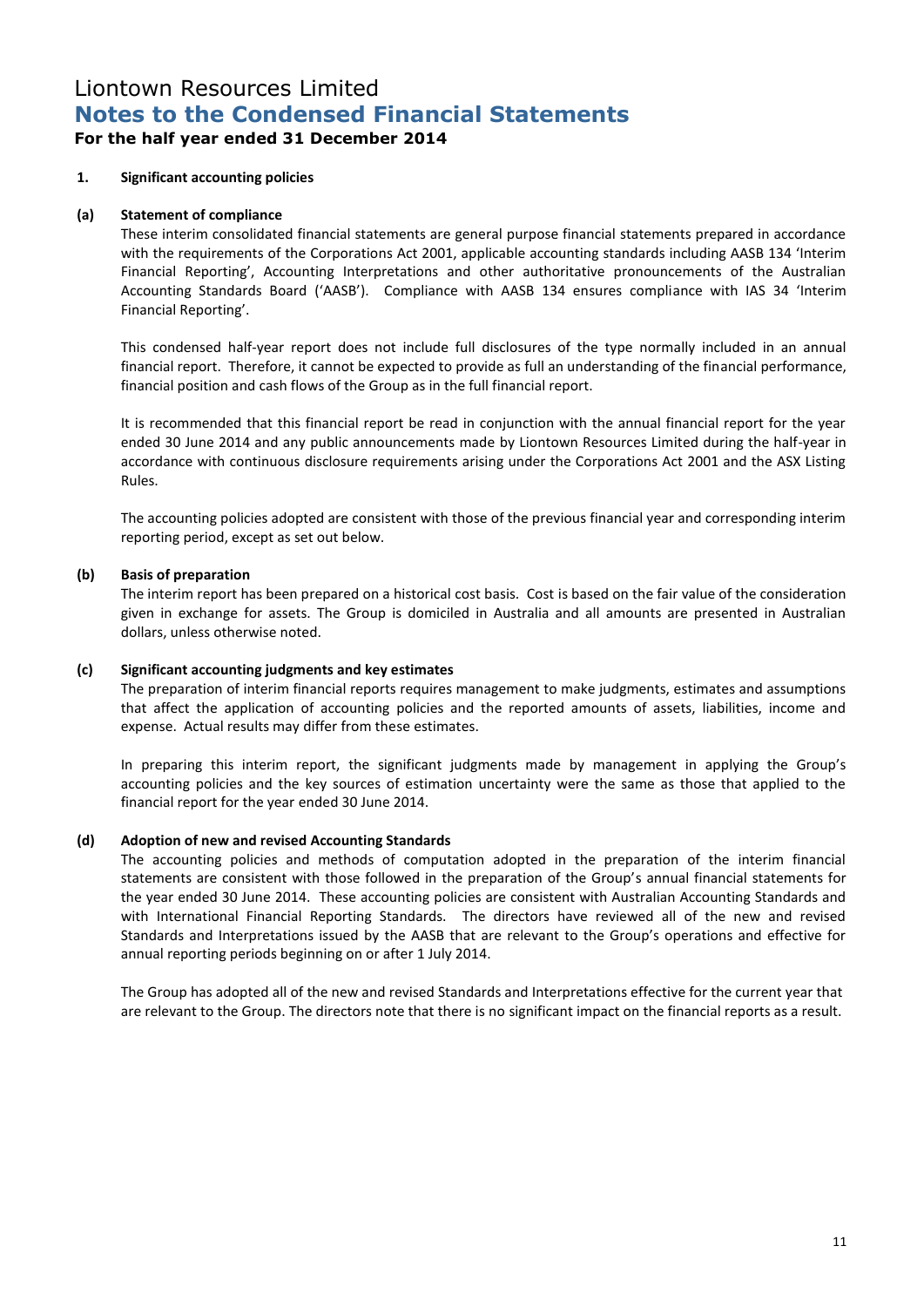# **(e) Going Concern**

The Company has forecast that it may need to seek additional funding in order to meet its operating expenditure and planned exploration expenditure for the next 12 months from the date of signing these half-yearly financial statements and note the difficulties being faced by smaller exploration companies seeking to raise additional capital in the current market. If the Company is unable to raise further funds within the next 12 months, there is a material uncertainty that may cast significant doubt as to whether the Group will be able to continue as a going concern and therefore whether it will realise its assets and extinguish its liabilities in the normal course of business. As a result, the Company's auditors have included in their Review Report an "Emphasis of Matter" paragraph. Refer to page 18 for the Independent Auditor's Review Report.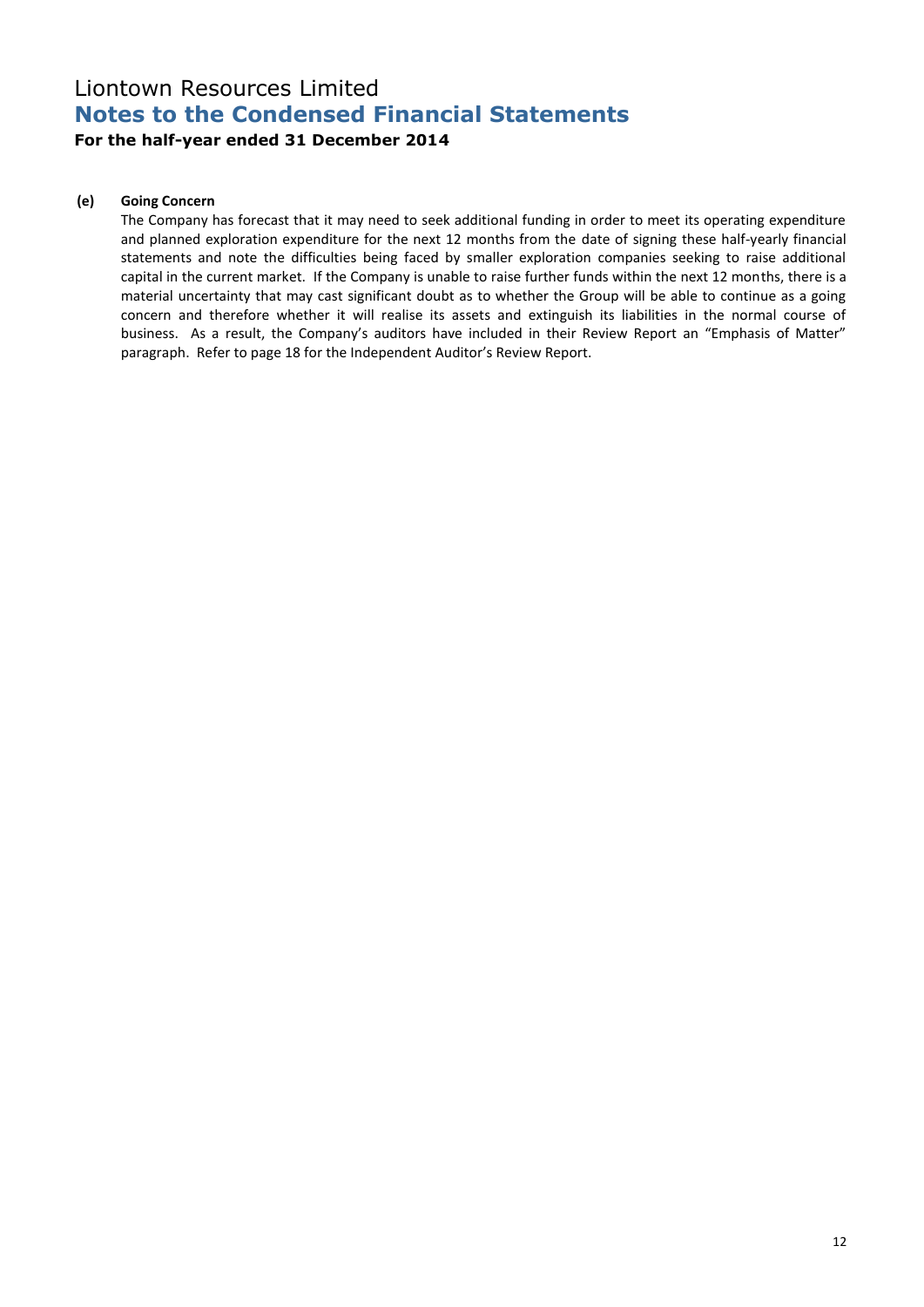# Liontown Resources Limited **Notes to the Condensed Financial Statements**

# **For the half-year ended 31 December 2014**

# **2. Segment reporting**

# **Geographical segments**

The Group has identified its operating segments based on internal reports that are reviewed and used by the Board of Directors in assessing performance and in determining the allocation of resources.

The operating segments are identified by management based on the allocation of costs; whether they are corporate related costs or exploration costs. Results of both segments are reported to the Board of Directors at each board meeting.

|                                                 | <b>Exploration and Evaluation</b> |                                   | Corporate                 |                       | <b>Total</b>             |                       |
|-------------------------------------------------|-----------------------------------|-----------------------------------|---------------------------|-----------------------|--------------------------|-----------------------|
|                                                 | 31 December<br>2014               | 31 December<br>2013               | 31 December<br>2014       | 31 December<br>2013   | 31 December<br>2014      | 31 December<br>2013   |
|                                                 | \$                                | \$                                | \$                        | \$                    | \$                       | \$                    |
| Proceeds from the sale of Tenements             | 465,500                           |                                   |                           |                       | 465,500                  |                       |
| <b>Exploration Rent and Rates reimbursed</b>    | 22,028                            | 11,945                            |                           |                       | 22,028                   | 11,945                |
| Impairment of exploration and evaluation assets | (727, 394)                        |                                   |                           |                       | (727, 394)               |                       |
| Exploration and evaluation expenses written off | (50, 354)                         | (10, 334)                         |                           |                       | (50, 354)                | (10, 334)             |
| Corporate and administrative expenses           |                                   |                                   | (230, 828)                | (281, 609)            | (230, 828)               | (281, 609)            |
| Segment net gain/loss after tax                 | (290, 220)                        | 1,611                             | (230, 828)                | (281, 609)            | (521, 048)               | (279, 998)            |
| <b>Unallocated income/(expenses)</b>            |                                   |                                   |                           |                       |                          |                       |
| Net financing income                            |                                   |                                   |                           |                       | 7,467                    | 4,541                 |
| Loss before income tax                          |                                   |                                   |                           |                       | (513, 581)               | (275, 457)            |
|                                                 |                                   | <b>Exploration and Evaluation</b> | Corporate                 |                       | <b>Total</b>             |                       |
|                                                 | 31 December<br>2014<br>\$         | 30 June<br>2014<br>\$             | 31 December<br>2014<br>\$ | 30 June<br>2014<br>\$ | 31 December<br>2014<br>S | 30 June<br>2014<br>\$ |
| Segment assets:                                 |                                   |                                   |                           |                       |                          |                       |
| Exploration and evaluation assets               | 4,567,863                         | 4,251,255                         |                           |                       | 4,567,863                | 4,251,255             |
| Other                                           | 119,183                           | 44,364                            | 43,025                    | 95,363                | 162,208                  | 139,727               |
|                                                 | 4,687,046                         | 4,295,619                         | 43,025                    | 95,363                | 4,730,071                | 4,390,982             |
| Unallocated assets                              |                                   |                                   |                           |                       | 597,243                  | 998,968               |
| <b>Total assets</b>                             |                                   |                                   |                           |                       | 5,327,314                | 5,389,950             |
|                                                 |                                   |                                   |                           |                       |                          |                       |
| <b>Segment liabilities</b>                      | 21,604                            | 114,630                           | 85,065                    | 152,772               | 106,669                  | 267,402               |
|                                                 |                                   |                                   |                           |                       |                          |                       |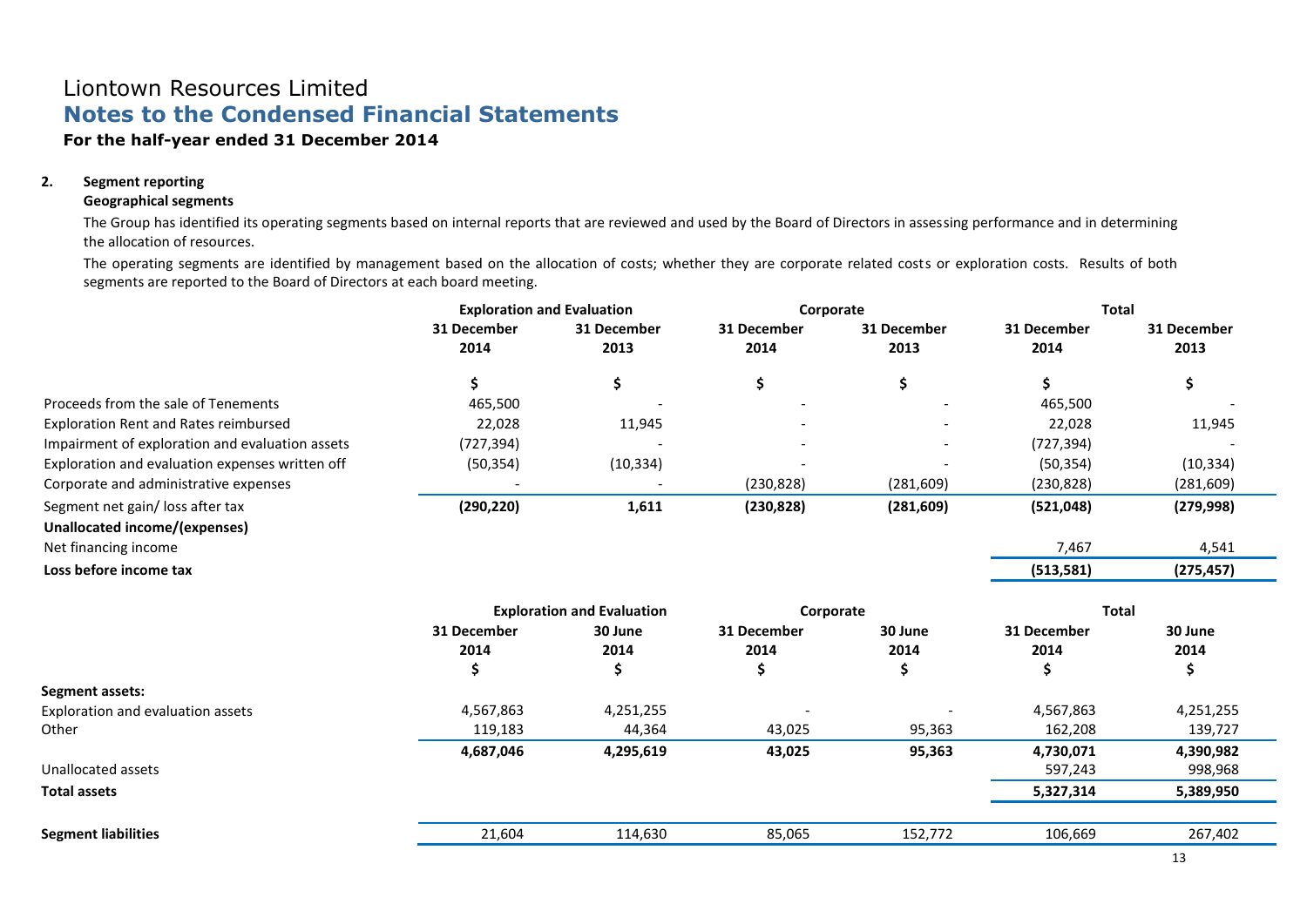# **3. Loss before income tax**

The following income and expense items are relevant in explaining the financial performance for the half-year:

| (a) | <b>Other Income</b><br>Exploration rent and rates reimbursed on tenements | 2014<br>S | 2013<br>\$ |
|-----|---------------------------------------------------------------------------|-----------|------------|
|     | previously written off                                                    | 22,028    | 11,945     |
|     | Consideration from sale of mineral property (1)                           | 465,500   |            |
|     | Other Income                                                              | 7,467     |            |
|     |                                                                           | 494.995   | 11,945     |

(1) The Liontown base metal deposit and surrounding EPM was sold to Kagara Limited in 2009. Subsequent to the sale Kagara was placed into liquidation. Liontown agreed to accept \$465,500 as the full and final settlement from the receiver in November 2014.

|                                   | 2014     | 2013    |
|-----------------------------------|----------|---------|
| Corporate administrative expenses | \$       | \$      |
| Depreciation and amortisation     | 6,575    | 8,692   |
| Insurance                         | 18,107   | 17,980  |
| Legal fees                        | 4,450    | 18,600  |
| Corporate service charge          | 32,500   | 54,000  |
| Personnel expenses                | 130,376  | 125,644 |
| Regulatory and compliance         | 40,173   | 56,982  |
| Other                             | (1, 353) | (289)   |
| <b>Total</b>                      | 230,828  | 281,609 |
|                                   |          |         |

## **4. Exploration and evaluation expenditure**

|                                                                | 6 months to | Year to    |
|----------------------------------------------------------------|-------------|------------|
|                                                                | 31 December | 30 June    |
|                                                                | 2014        | 2014       |
|                                                                | \$          | \$         |
| Cost brought forward                                           | 4,251,255   | 3,834,295  |
| Acquisition of 34% of Jubilee Reef Gold Project <sup>(1)</sup> | 72,203      |            |
| Expenditure incurred during the period                         | 558,038     | 1,276,445  |
| Impairment of exploration and evaluation assets                | (727, 394)  |            |
| Exploration and evaluation expenditure expensed as incurred    | (50, 354)   | (810, 954) |
| Effects of movements in exchange rates                         | 464,115     | (48, 531)  |
| <b>Total</b>                                                   | 4,567,863   | 4,251,255  |

The recoupment of costs carried forward in relation to areas of interest in the exploration and evaluation phases is dependent on the successful development and commercial exploitation or sale of their respective areas.

*(1) During the half-year, 12 million shares were issued to Currie Rose Inc to acquire the remaining 34% of the Jubilee Reef Project.*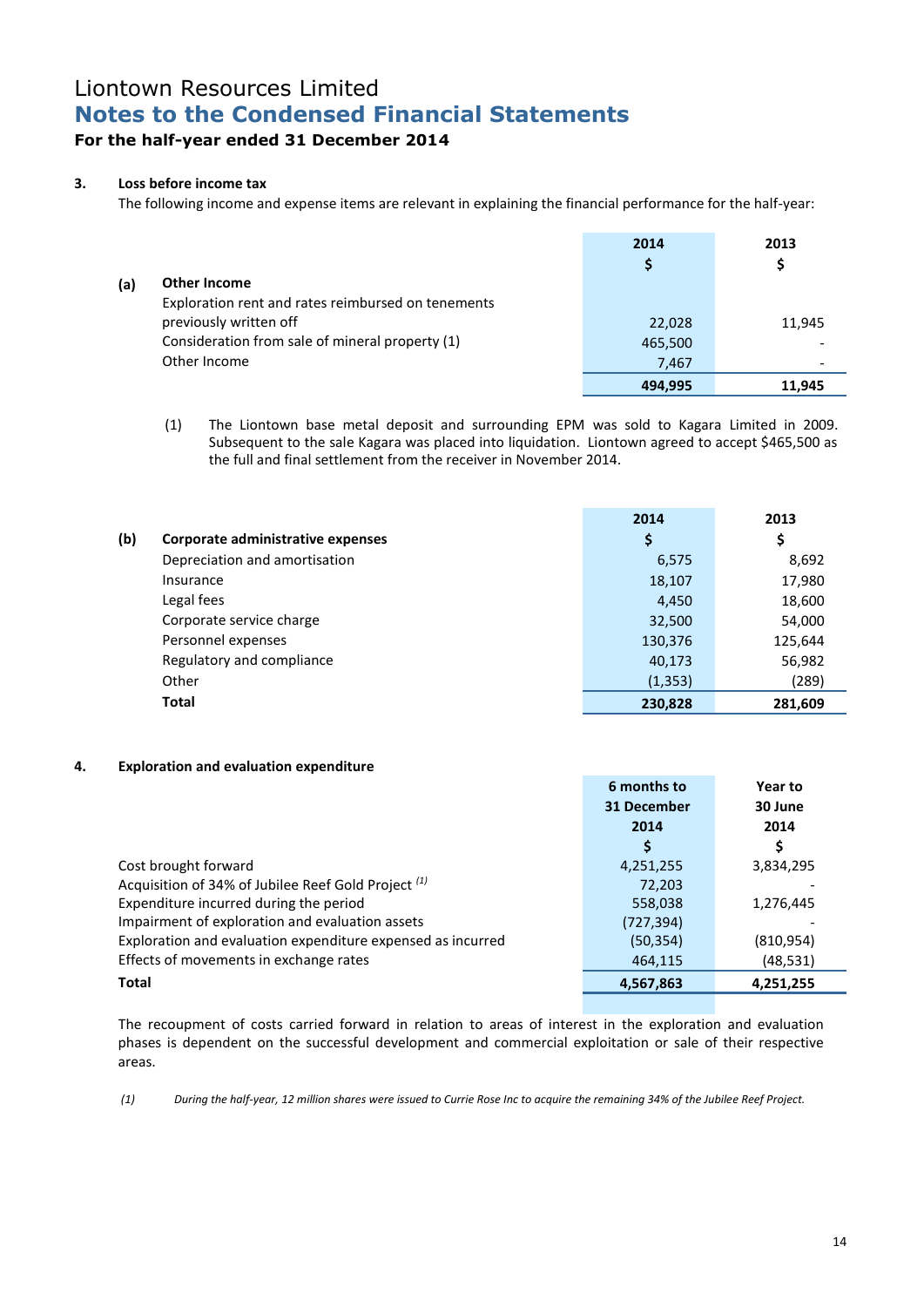# **5. Issued capital**

|                                       | 31 December | 30 June     |
|---------------------------------------|-------------|-------------|
|                                       | 2014        | 2014        |
|                                       | No.         | No.         |
| Issued and fully paid ordinary shares | 460,766,170 | 446,161,370 |

|                                        | 6 months to<br>31 December 2014 |            | Year to<br>30 June 2014 |            |
|----------------------------------------|---------------------------------|------------|-------------------------|------------|
|                                        | No.                             | Ş          | No.                     | \$         |
| Balance at 1 July                      | 446,161,370                     | 27,543,459 | 391,789,575             | 26,110,007 |
| Share issue $-$ rights issue           |                                 |            | 50,010,000              | 1,500,300  |
| Share issues $(1)$                     | 12,000,000                      | 72,000     |                         |            |
| Share issues $-$ in lieu of director's |                                 |            |                         |            |
| fees $(2)$                             | 2,604,800                       | 78,144     | 4,361,795               | 55,046     |
| Less share issue costs                 |                                 | (4, 167)   |                         | (121,894)  |
|                                        |                                 |            |                         |            |
| Balance at end of period               | 460,766,170                     | 27,689,436 | 446,161,370             | 27,543,459 |

*(1) During the half-year the Company issued 12,000,000 fully paid ordinary shares to Currie Rose Inc in consideration for the acquisition of the remaining 34% interest in the Jubilee Reef Gold Project in Tanzania.* 

*(2) Following shareholder approval at the 2014 Annual General Meeting, the Company issued 2,604,800 fully paid ordinary shares to the Directors in full satisfaction of unpaid directors' fees of \$78,144 for the period from October 2013 to September 2014.* 

# **6. Share Options**

| 31 December 2014<br>30 June 2014<br>No.<br>No.<br>Movements in unlisted options over ordinary shares on issue:<br>5,850,000<br>4,650,000<br>At 1 July<br>(4,650,000)<br>Options expired<br>Options issued<br>5,850,000<br>At balance date<br>5,850,000<br>5,850,000 | 6 months to | Year to |
|---------------------------------------------------------------------------------------------------------------------------------------------------------------------------------------------------------------------------------------------------------------------|-------------|---------|
|                                                                                                                                                                                                                                                                     |             |         |
|                                                                                                                                                                                                                                                                     |             |         |
|                                                                                                                                                                                                                                                                     |             |         |
|                                                                                                                                                                                                                                                                     |             |         |
|                                                                                                                                                                                                                                                                     |             |         |
|                                                                                                                                                                                                                                                                     |             |         |
|                                                                                                                                                                                                                                                                     |             |         |
|                                                                                                                                                                                                                                                                     |             |         |
| Movements in listed options over ordinary shares on issue:                                                                                                                                                                                                          |             |         |
| 32,649,048<br>32,649,048<br>At 1 July                                                                                                                                                                                                                               |             |         |
| Listed options issued under rights issue                                                                                                                                                                                                                            |             |         |
| 32,649,048<br>32,649,048<br>At balance date                                                                                                                                                                                                                         |             |         |
|                                                                                                                                                                                                                                                                     |             |         |
| 38,499,048<br>38,499,048<br>Total share options on issue                                                                                                                                                                                                            |             |         |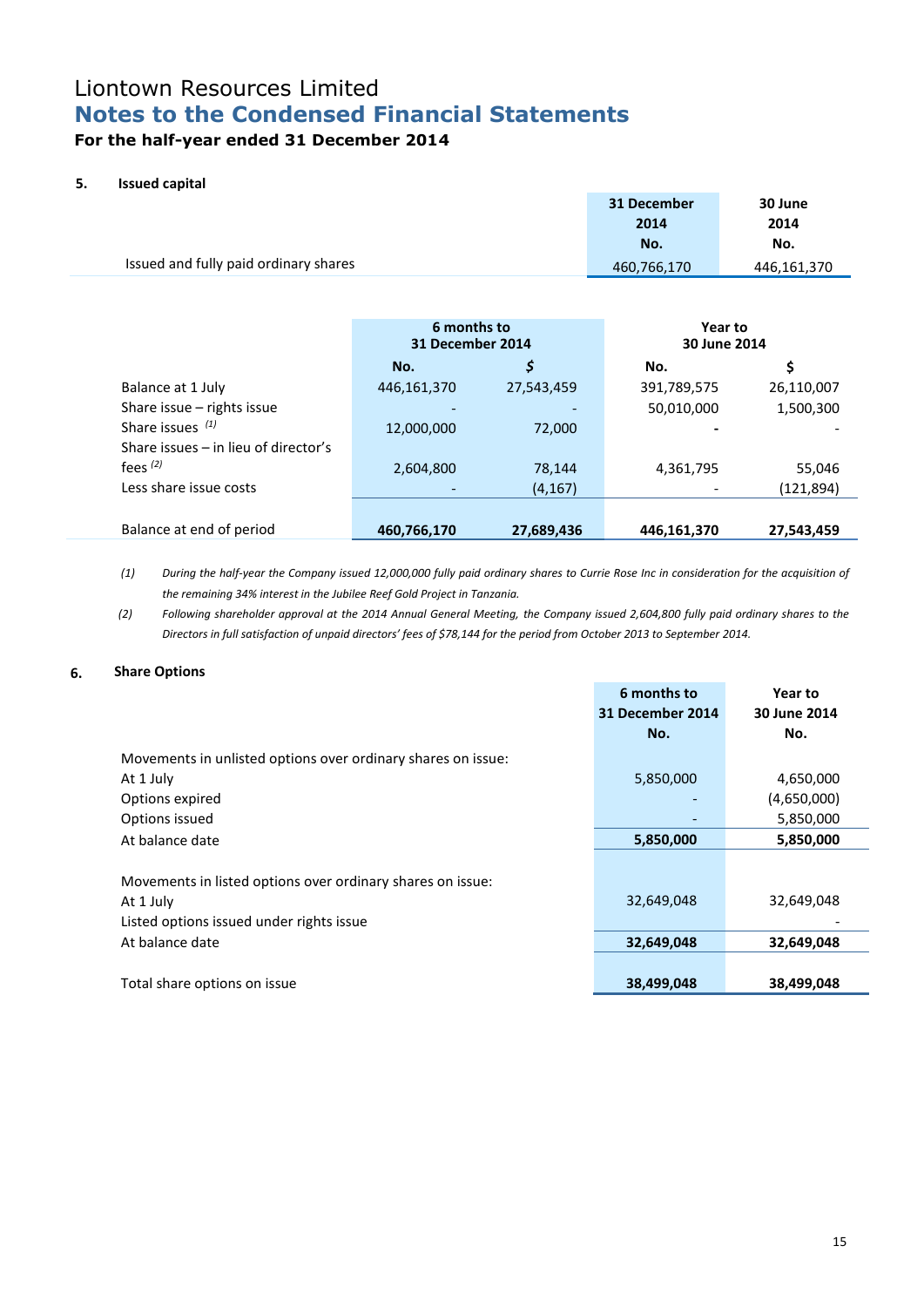# **7. Related Parties**

## **Key management personnel**

Key management personnel including non-executive directors receive compensation in the form of short-term employee benefits, post-employment benefits and share-based payment awards. For the six months ended 31 December 2014, executive personnel received total compensation of \$91,145 (six months ended 31 December 2013: \$95,664) and non-executive directors received total compensation of \$56,717 (six months ended 31 December 2013: \$57,462).

## **Directors' fees outstanding shares issued**

Due to market conditions and with an emphasis on conserving cash reserves, directors agreed, from 1 October 2013, to continue to accrue director fees but defer the payment of directors' fees until further notice. The board agreed, subject to shareholder approval, that each non-executive director with the Company will take Shares in full satisfaction of their respective outstanding fees as at 30 September 2014. At the Annual General Meeting held on 26 November 2014, shareholders approved the following issue of shares at 3 cents per share:

| Director         | Directors' Fees<br>Outstanding | Shares Issued |
|------------------|--------------------------------|---------------|
|                  |                                |               |
| Tim Goyder       | \$42,452                       | 1,415,067     |
| Craig Williams   | \$29,887                       | 996,233       |
| Anthony Cipriano | \$5,805                        | 193,500       |
| Total            | \$78,144                       | 2,604,800     |

The deemed issue price of 3 cents per share was determined by reference to the most recent capital raising undertaken by the Company in May 2014. The volume weighted average sale price on ASX of the Shares during the 5 days preceding 10 October 2014 was 2.1 cents ("VWAP"), therefore the deemed issue price of 3 cents was 42.86% higher than the VWAP.

It was also agreed at the board meeting on 26 September 2014 to continue to accrue directors' fees from 1 October 2014 until further notice. At 31 December 2014 the balance of directors' fees owing was \$14,292

## **Other related parties transactions**

The group receives corporate services including office rent and facilities, management, accounting and company secretarial services under a Corporate Services Agreement with Chalice Gold Mines Limited. Mr Goyder is a Director of Chalice Gold Mines Limited and prior to this was the Executive Chairman. Mrs Stevens is the Company Secretary of Chalice Gold Mines Limited. Amounts billed are based on a proportionate share of the cost to Chalice Gold Mines Limited of providing the services and have normal payment terms. The total amount paid during the period was \$32,500 (six months ended 31 December 2013: \$54,000). An amount of \$5,000 (six months ended 31 December 2013: \$9,000) was outstanding and payable at the end of the period.

## **8. Events Subsequent to Reporting Date**

There were no significant events after balance sheet date.

## **9. Contingent liabilities**

There has been no change in contingent liabilities since the last annual reporting date.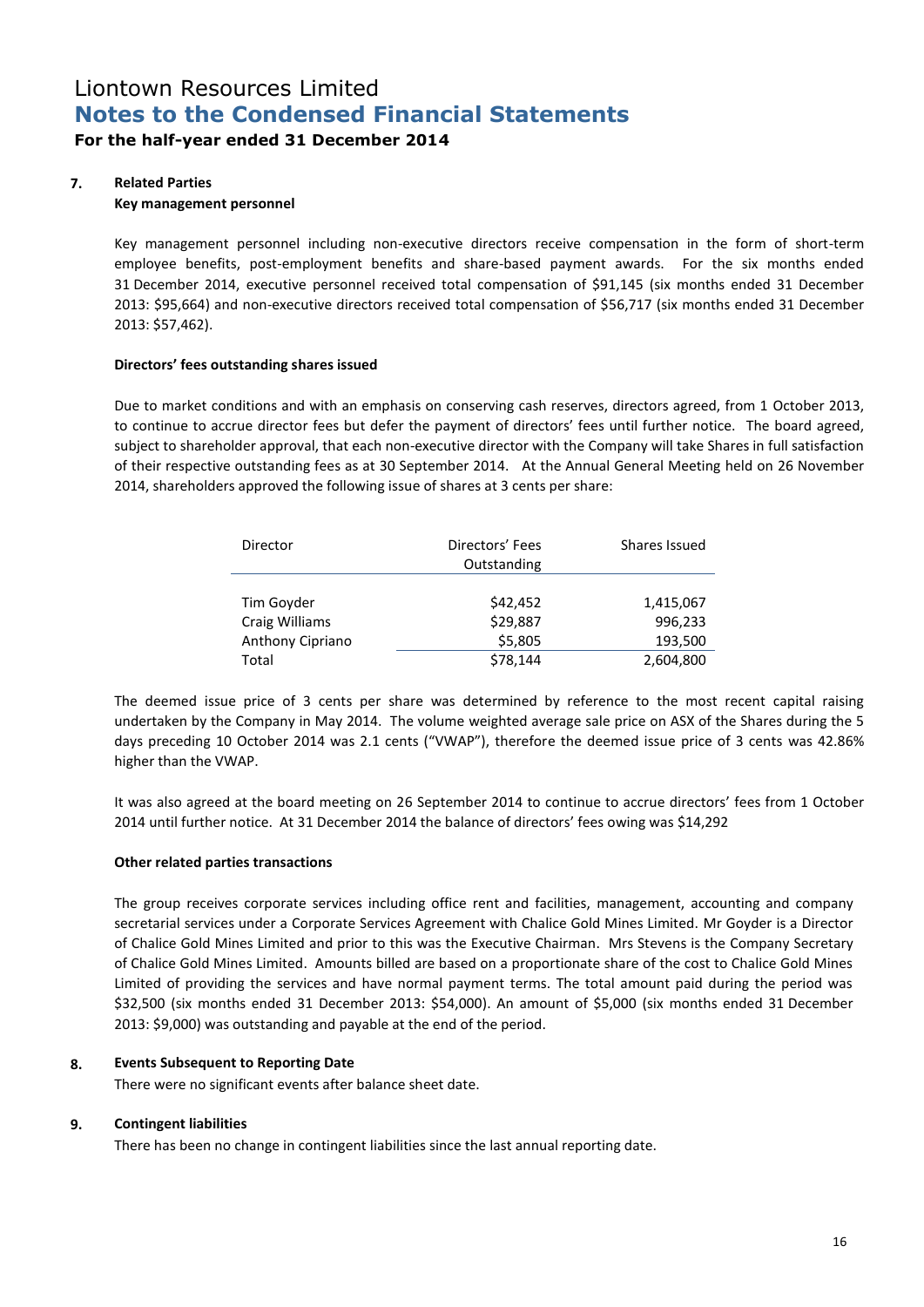# Liontown Resources Limited **Directors' Declaration**

In the opinion of the directors of Liontown Resources Limited ('the Company'):

- 1. The attached financial statements and notes thereto are in accordance with the Corporations Act 2001 including:
	- a. comply with Accounting Standards, the Corporations Regulations 2001 and other mandatory professional reporting requirements; and
	- b. give a true and fair view of the Group's financial position as at 31 December 2014 and of its performance for the half-year then ended.
- 2. There are reasonable grounds to believe that the Company will be able to pay its debts as and when they become due and payable.

This declaration is signed in accordance with a resolution of the Board of Directors made pursuant to s.303(5) of the Corporations Act 2001.

Dated this 25th day of February 2015.

David Archards

David Richards Managing Director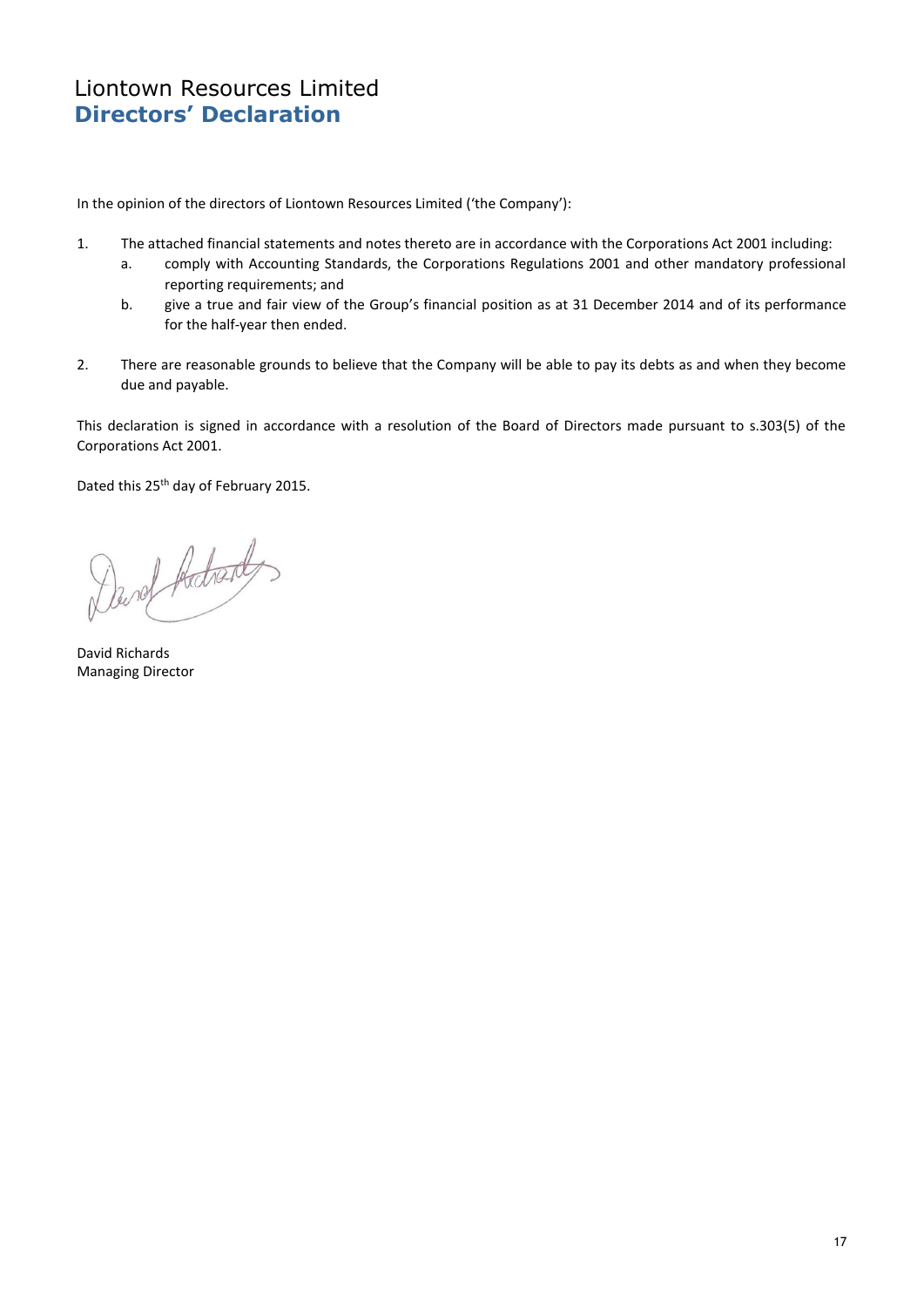

Accountants | Business and Financial Advisers

# **INDEPENDENT AUDITOR'S REVIEW REPORT**

To the members of Liontown Resources Limited

# **Report on the Condensed Half-Year Financial Report**

We have reviewed the accompanying half-year financial report of Liontown Resources Limited ("the company") which comprises the condensed statement of financial position as at 31 December 2014, the condensed statement of comprehensive income, condensed statement of changes in equity and condensed statement of cash flows for the half-year ended on that date, notes comprising a summary of significant accounting policies and other explanatory notes and the directors' declaration of the consolidated entity comprising the company and the entities it controlled at the half-year end or from time to time during the half-year.

#### *Directors' responsibility for the half-year financial report*

The directors of the company are responsible for the preparation of the half-year financial report that gives a true and fair view in accordance with Australian Accounting Standards and the *Corporations Act 2001* and for such internal control as the directors determine is necessary to enable the preparation of the half year financial report that is free from material misstatement, whether due to fraud or error.

#### *Auditor's responsibility*

Our responsibility is to express a conclusion on the half-year financial report based on our review. We conducted our review in accordance with Auditing Standard on Review Engagements ASRE 2410 *Review of a Financial Report Performed by the Independent Auditor of the Entity*, in order to state whether, on the basis of the procedures described, we have become aware of any matter that makes us believe that the half-year financial report is not in accordance with the *Corporations Act 2001* including: giving a true and fair view of the consolidated entity's financial position as at 31 December 2014 and its performance for the half-year ended on that date; and complying with Accounting Standard AASB 134 *Interim Financial Reporting* and the *Corporations Regulations 2001*. As the auditor of the company, ASRE 2410 requires that we comply with the ethical requirements relevant to the audit of the annual financial report.

A review of a half-year financial report consists of making enquiries, primarily of persons responsible for financial and accounting matters, and applying analytical and other review procedures. A review is substantially less in scope than an audit conducted in accordance with Australian Auditing Standards and consequently does not enable us to obtain assurance that we would become aware of all significant matters that might be identified in an audit. Accordingly, we do not express an audit opinion.

#### *Independence*

In conducting our review, we have complied with the independence requirements of the *Corporations Act 2001*.

**HLB Mann Judd (WA Partnership) ABN 22 193 232 714 Level 4, 130 Stirling Street Perth WA 6000. PO Box 8124 Perth BC 6849 Telephone +61 (08) 9227 7500. Fax +61 (08) 9227 7533. Email: hlb@hlbwa.com.au. Website: http://www.hlb.com.au Liability limited by a scheme approved under Professional Standards Legislation** 

**HLB Mann Judd (WA Partnership) is a member of International, a worldwide organisation of accounting firms and business advisers.**